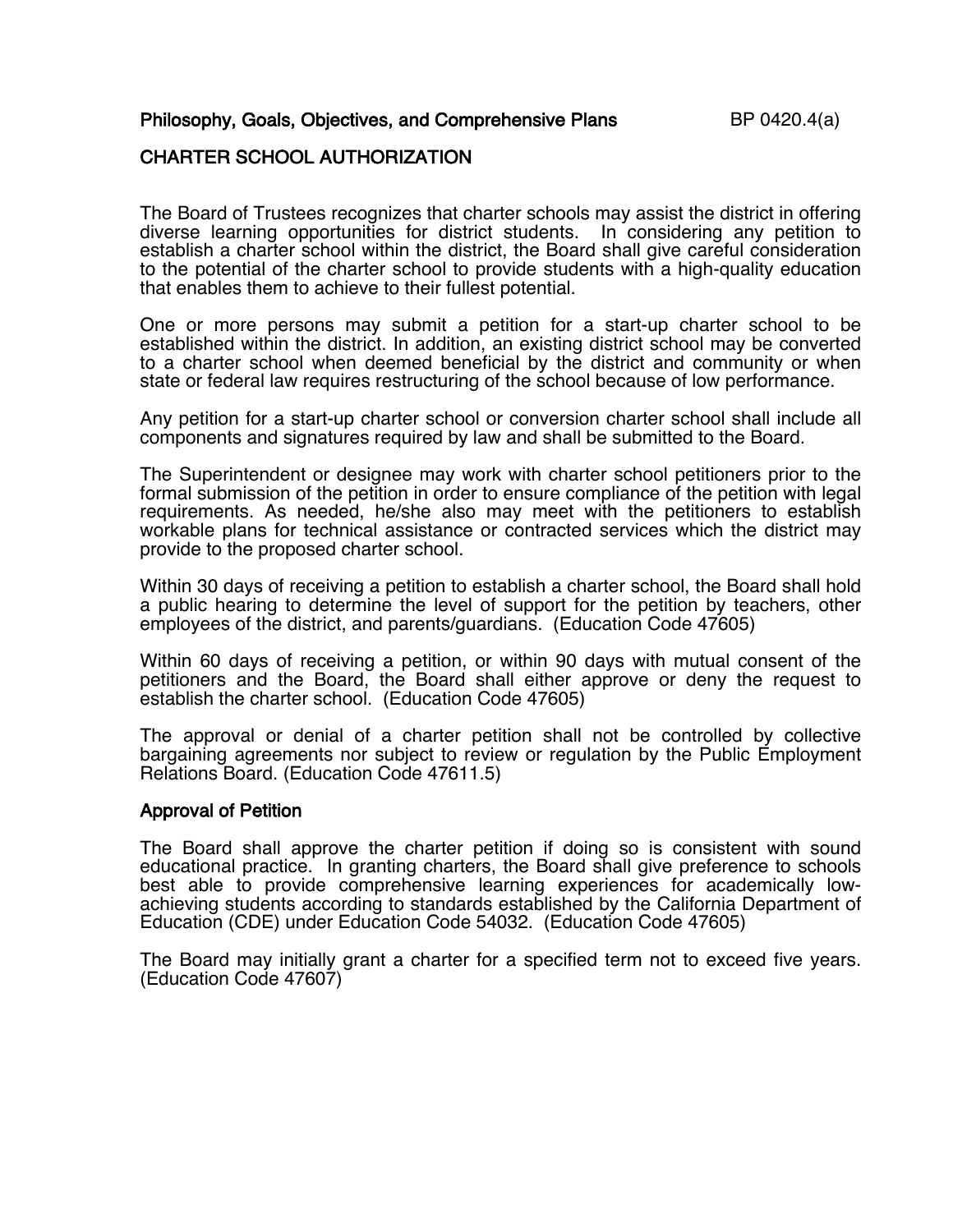## CHARTER SCHOOL AUTHORIZATION (continued)

The Board shall ensure that any approved charter contains adequate processes and measures for holding the school accountable for fulfilling the terms of its charter. These shall include, but not be limited to, fiscal accountability systems, multiple measures for evaluating the educational program, and regular reports to the Board.

The district shall not require any district student to attend the charter school nor shall it require any district employee to work at the charter school. (Education Code 47605)

The Board may approve one or more memoranda of understanding to clarify the financial and operational agreements between the district and the charter school. Any such memorandum of understanding shall be annually reviewed by the Board and charter school governing body and amended as necessary.

It shall be the responsibility of the petitioners to provide written notice of the Board's approval and a copy of the charter to the County Superintendent of Schools, the CDE, and the State Board of Education (SBE). (Education Code 47605)

#### Denial of Petition

The Board shall deny any petition to authorize the conversion of a private school to a charter school or that proposes to serve students in a grade level that is not served by the district, unless the petition proposes to serve students in all the grade levels served by the district. (Education Code 47602, 47605; 5 CCR 11965)

Any other charter petition shall be denied only if the Board presents written factual findings specific to the petition that one or more of the following conditions exist: (Education Code 47605)

- 1. The charter school presents an unsound educational program for the students to be enrolled in the charter school.
- 2. The petitioners are demonstrably unlikely to successfully implement the program set forth in the petition.
- 3. The petition does not contain the number of signatures required.
- 4. The petition does not contain an affirmation of each of the conditions described in Education Code 47605(d).
- 5. The petition does not contain reasonably comprehensive descriptions of the charter provisions in Education Code 47605(b).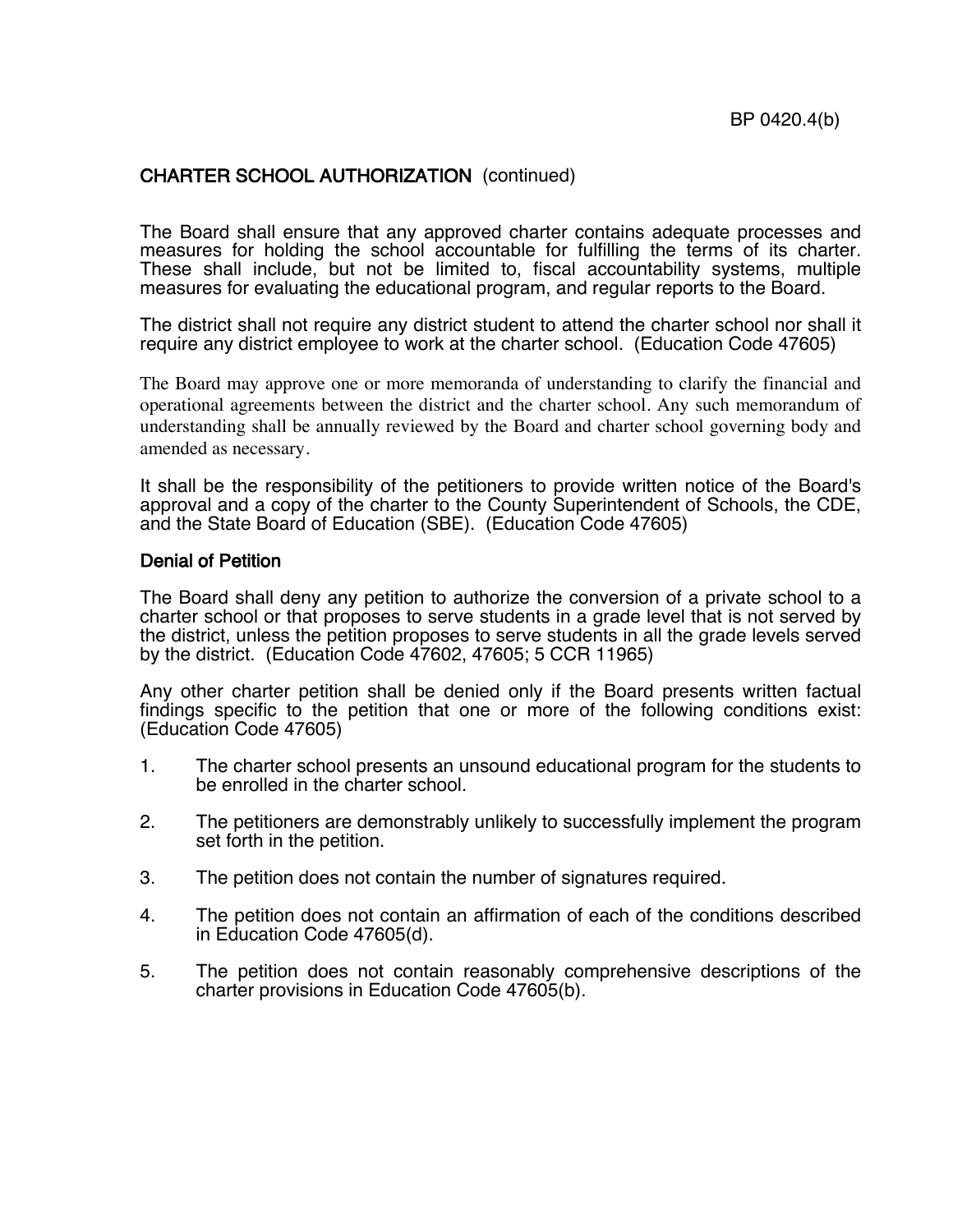# CHARTER SCHOOL AUTHORIZATION (continued)

The Board shall not deny a petition based on the actual or potential costs of serving students with disabilities, nor shall it deny a petition solely because the charter school might enroll disabled students who reside outside the special education local plan area in which the district participates. (Education Code 47605.7, 47647)

If the Board denies a petition, the petitioners may choose to submit the petition to the County Board of Education and, if then denied by the County Board, to the SBE. (Education Code 47605)

Legal Reference: (see next page)